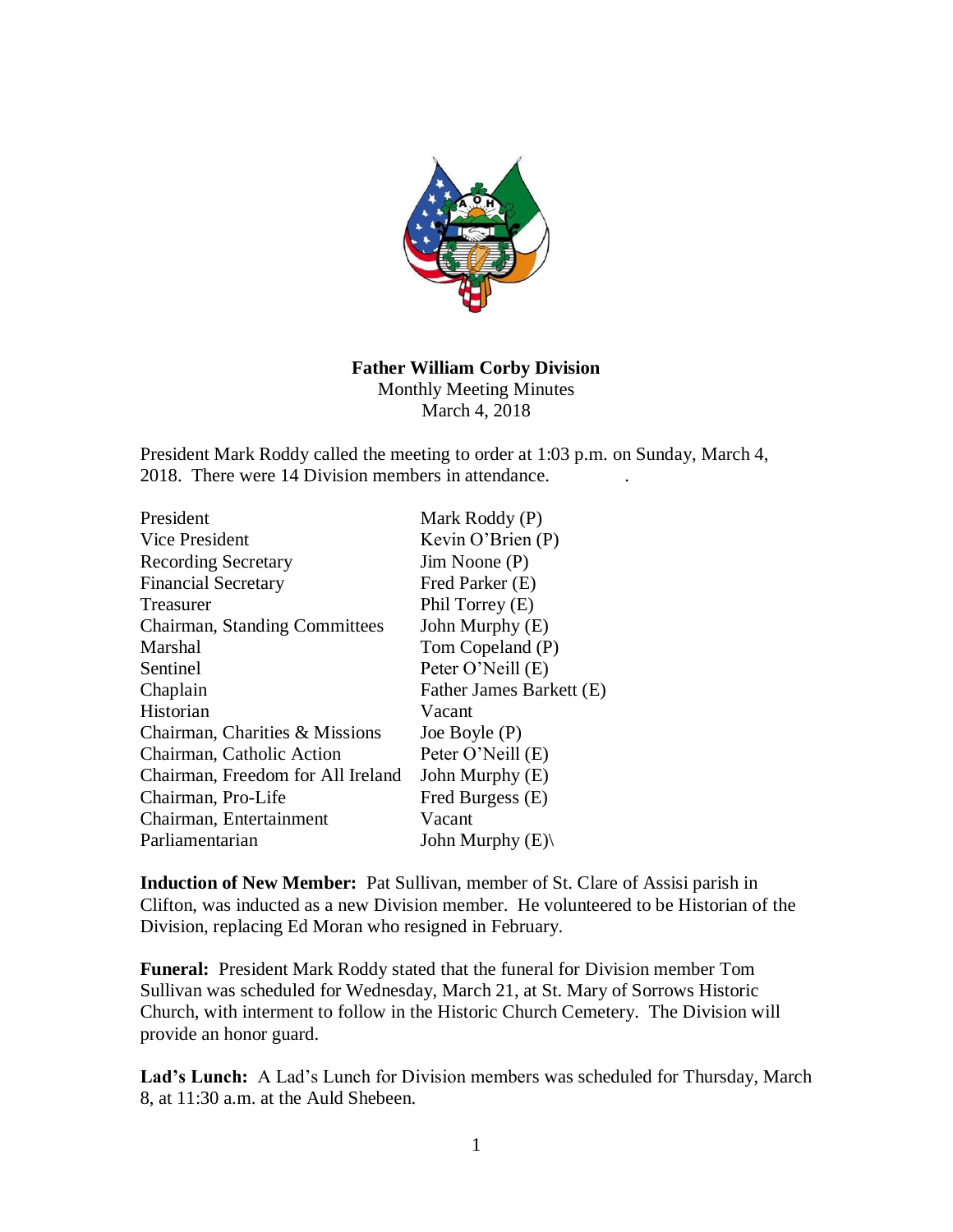**Minutes of Previous Meeting:** Recording Secretary Jim Noone read the minutes of the Feb. 4, 2018, meeting. The minutes were approved as read.

**Membership:** There was no membership report. However, it was noted that numerous members have not yet paid their 2018 dues. They were encouraged by President Roddy to make payment by the end of March.

**Correspondence:** Recording Secretary Noone read a thank you letter to the Division from Rina Estelfany Reyes Be, a 5th Grade student at Maya LaSalle School in Guatemala. The school is supported by the non-profit organization TEACH, to which the Division is contributing \$360 in 2018.

**Committee Reports:** Due to the absence of numerous committee chairs, there were no committee reports.

**Unfinished Business:** President Roddy stated that the Division will review and vote on the 2018 budget at the April meeting. The Funding Committee recommended a budget at its Feb. 4 meeting.

## **New Business/Upcoming Events:**

- Tim Dwyer, chairman of the St. Mary of Sorrows Church Building Committee, gave an update on plans for the new church. He said plans are generally on track for a groundbreaking in October of this year. However, he said that will depend on how long it takes Fairfax County to review the site plan and issue a building permit. Fundraising is progressing steadily; a little more than \$5 million is in the bank. The cross on top of the church will be a Celtic Cross in honor of the Irish immigrants who worked on the nearby railroad and helped build the original church, he said.
- President Roddy reported that ticket sales for the March 17 St. Patrick's Day Dinner Dance were going pretty well, as were sales of the Bob Hickey Memorial Raffle of Virginia Lottery scratch-off cards.
- President Roddy noted that the next meeting will be at 1 p.m. on Sunday, April 8. Following the meeting, Division members, Associates and families are invited to take a guided tour of the Ox Hill Battlefield in Chantilly. The tour will be led by Ed Wentzel, who spearheaded the campaign to preserve the battlefield. More details will be provided in early April.
- Joe Boyle said help is needed on Good Friday at 10 a.m. for putting up the tent for the Easter Sunrise Mass at the Historic Church Cemetery.

## **Good and Welfare of the Order:**

• Past Division presidents were recognized.